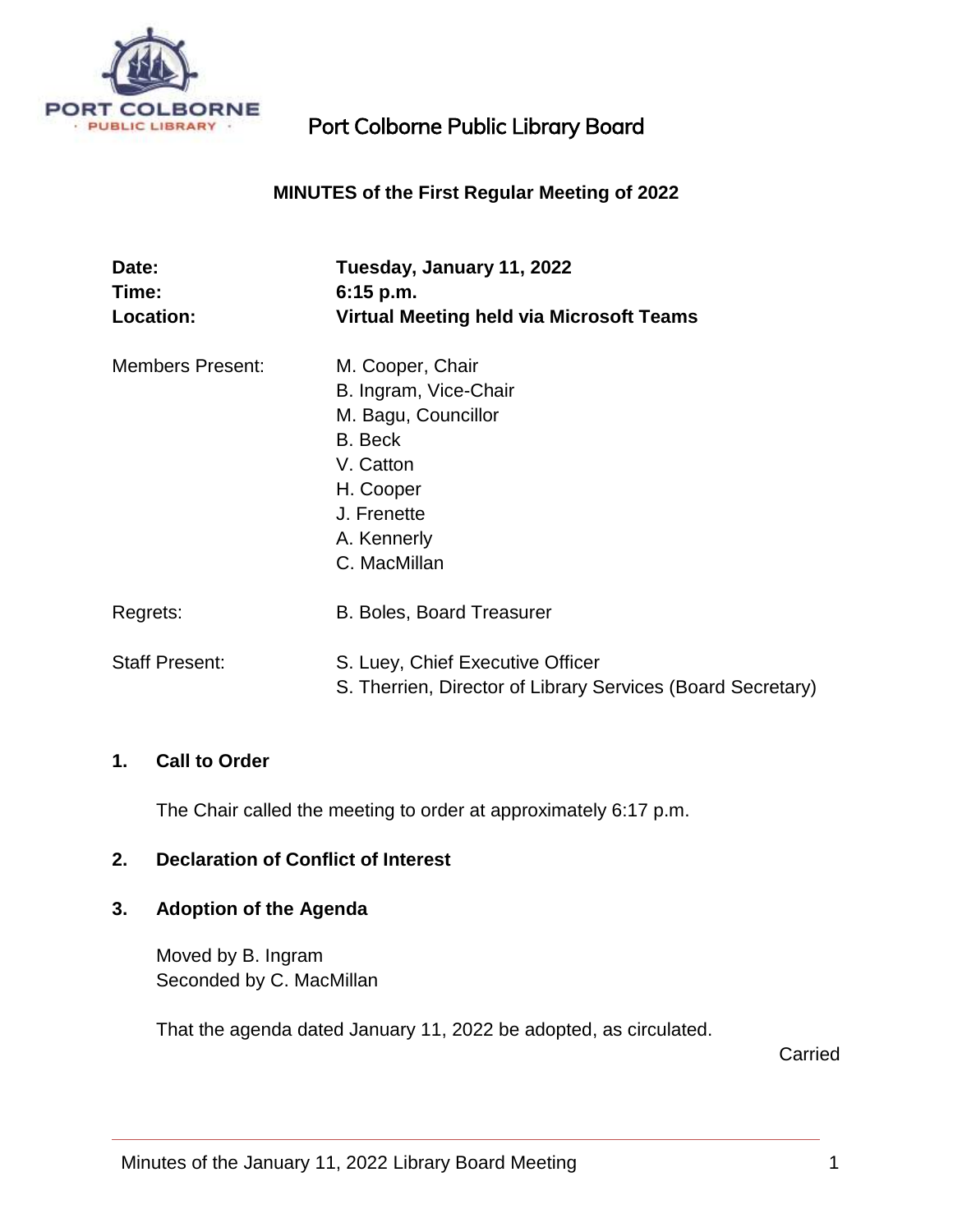

## **4. Approval of Minutes**

Moved by J. Frenette Seconded by B. Beck

That the minutes of the regular meeting dated December 7, 2021 be approved, as circulated.

Carried

### **5. Business Arising from the Minutes**

#### **6. Consent Items**

### **6.1. Circulation Reports**

**6.1.1.** Final 2021 Transit Report

#### **6.2. Financial Statement**

- January 6, 2022 Library Operations
- January 6, 2022 Facilities

#### **6.3. Public Relations Report**

Report submitted by Librarian R. Tkachuk on library programming, eresources, and social media during December 2021.

### **6.4. Media Items**

**6.4.1.** Port Colborne Public Library Digital Newsletter, January 2022

Moved by A. Kennerly Seconded by B. Ingram

That consent items 6.1 to 6.4 be received for information purposes.

Carried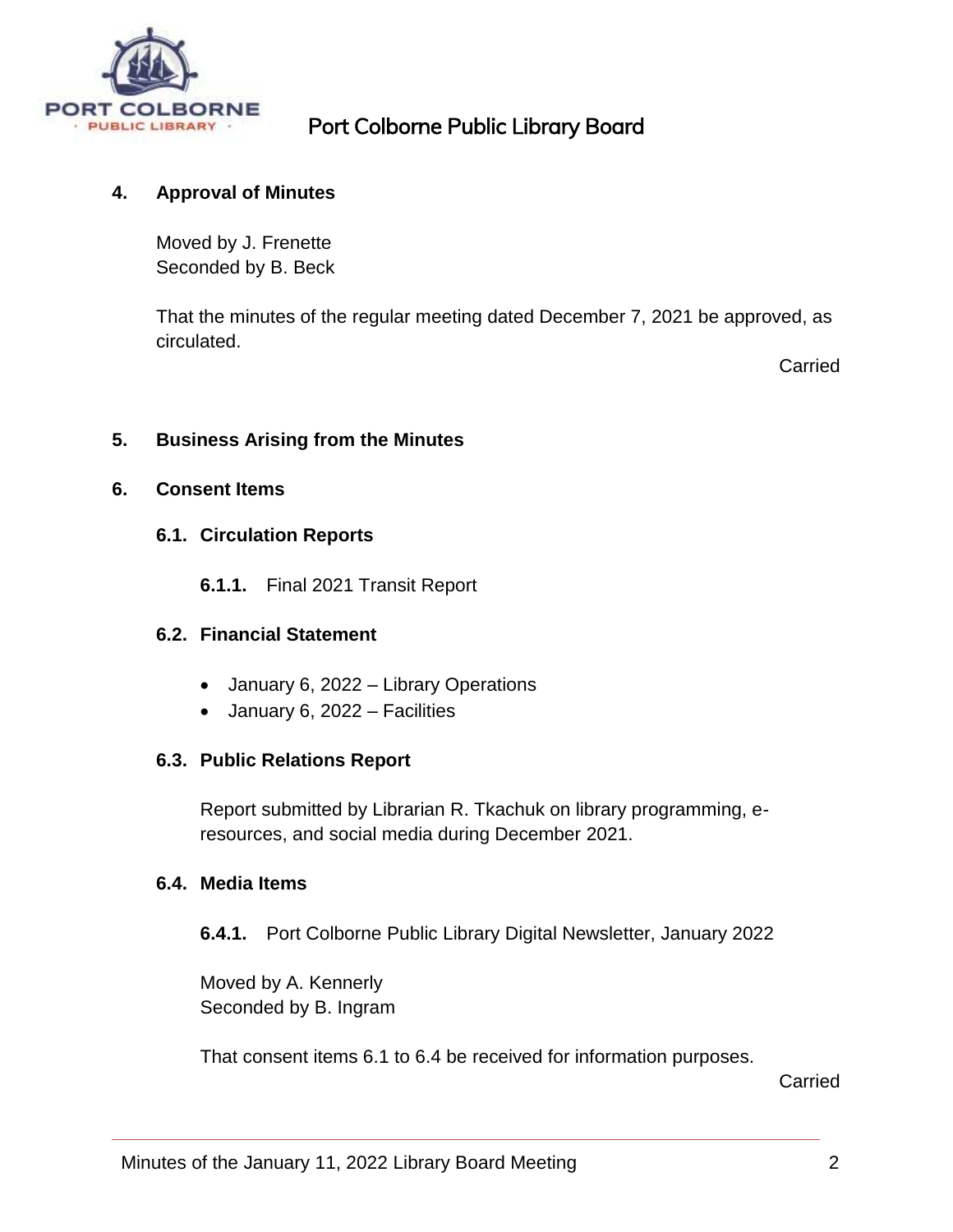

### **7. Discussion Items**

**7.1.** Meeting Dates (S. Therrien)

Moved by C. MacMillan Seconded by H. Cooper

- a. That, starting in February 2022, the Port Colborne Public Library Board meetings will be held on the first Wednesday of the month at 6:15 p.m.
- b. That *BL-03: Meetings of the Board* be updated to reflect the change in meeting dates.

Carried

## **7.2. Board Assembly Meeting Report (C. MacMillan)**

Port Colborne Public Library Board Trustee C. MacMillan reported on the Board Assemblies Meeting that she attended in the fall. Board Assemblies Meetings provide library board members with opportunities to share information and hear how other boards are dealing with issues in governing a public library.

#### **7.3. Board Self-Evaluation (M. Cooper)**

The Chair reported on the board members' submissions and noted that the current evaluation tool needs more areas for individual input. The Director will work with the Chair to revise the current evaluation form and process.

#### **7.4. Director's Report (S. Therrien)**

## **7.4.1. COVID-19 Update**

The library remains open to the public to provide contactless curbside pick-up, in-person browsing, public computer access, print services, and take-and-make crafts. All visitors are actively screened.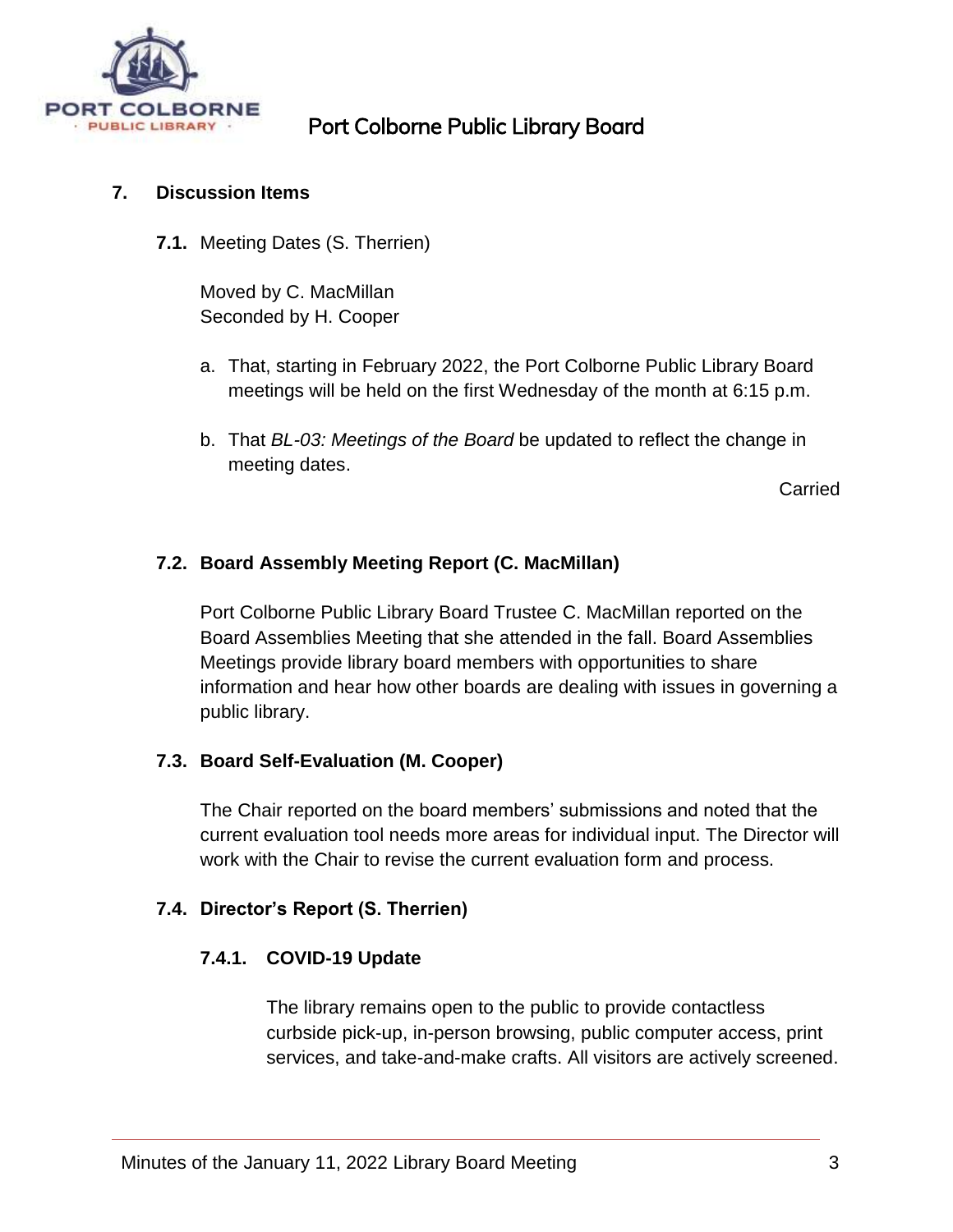

## **7.4.2. Facilities Update**

 All OTF Resilient Communities Fund project installations are on target to be completed by the deadline of March 31, 2022.

## **7.4.3. 2021 Year in Review**

The Board reviewed a report on the events, engagements and projects completed in 2021.

### **7.4.4. 2022 Planning**

The Board reviewed a planning outline for 2022 that included strategic planning, capital projects, and Board succession planning.

#### **8. Decision Items**

#### **8.1. Policy Review**

**8.1.1.** 2022 Policy Review Schedule

#### **9. Board Members' Items**

#### **10. Notices of Motion**

#### **11. Date of the Next Meeting**

Wednesday, February 2, 2022 at 6:15 p.m. via Microsoft Teams

#### **12. Adjournment**

Moved by C. MacMillan Seconded by A. Kennerly

That the meeting be adjourned at approximately 7:23 p.m.

Carried.